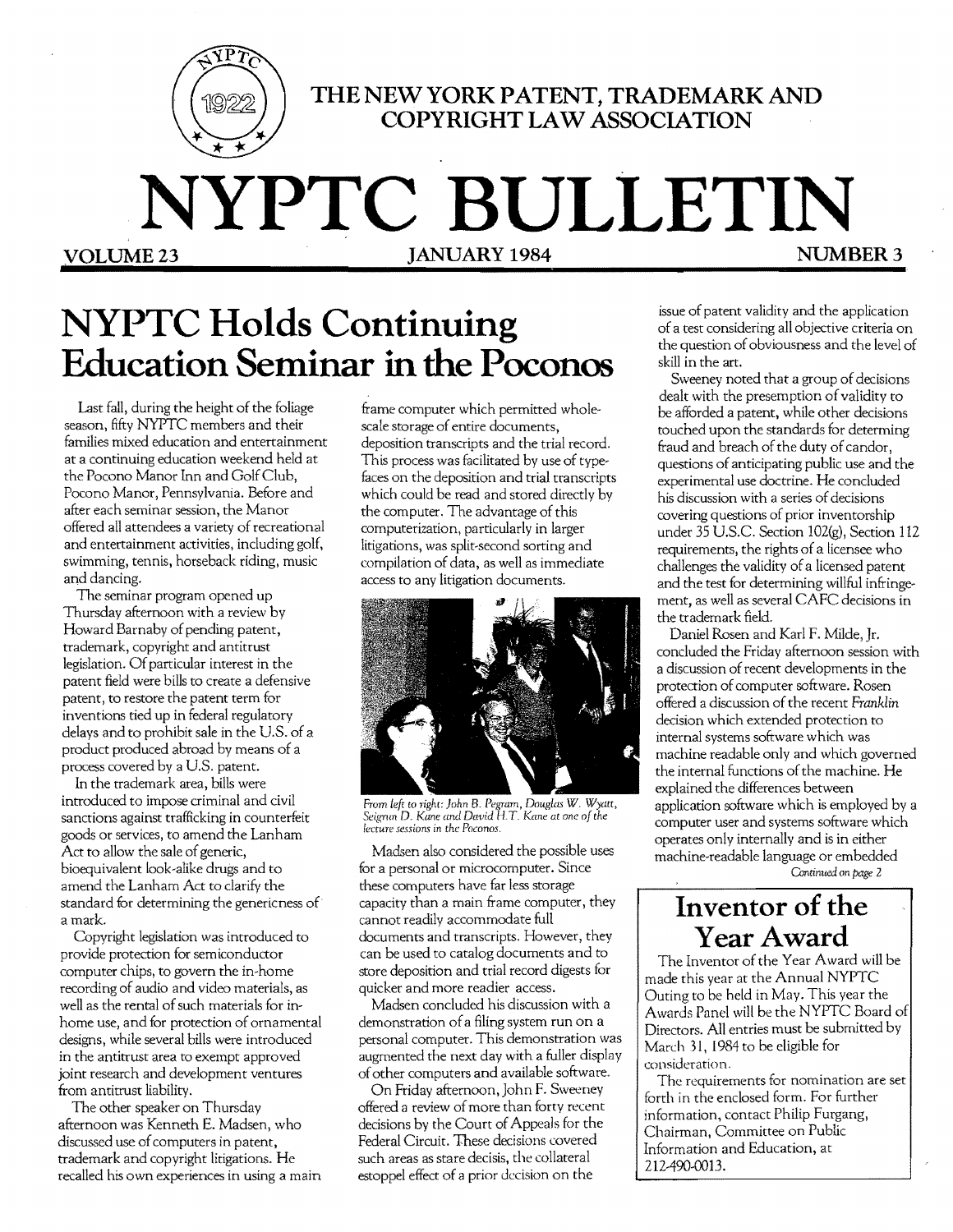### **NYPTCLA SEMINAR**

*Continued* from *page 1* 

in a microprocessor chip. Rosen noted that the advance made by Franklin was in extending copyright protection to internal systems software which was not in userreadable form.

Milde then discussed recent CCPA decisions which have attempted to establish a test for determining the patentability of processes consisting of mathematical algorithms. He explained that these decisions asked whether the claim covered an algorithm and if so, whether the claim was wholly preempted by the algorithm. In other words, such a claim would not be patentable unless there was patentable subject matter after the algorithm was removed from the claim. He ended with a brief discussion of copyright protection as an alternate route.

The Saturday session opened with a speech given by Assistant Commissioner Rene D. Tegtmeyer concerning proposed Patent and Trademark Office Rules changes. These proposed changes were published on August 26 and September 13, 1983 and were the subject of a hearing held on October 18, 1983. The most significant areas of change were in rules establishing a \$100 fee for processing and retaining an application if no basic filing fee has been paid, prohibiting a claim of the benefit of a prior application in which no fee has been paid, incteasing the minimum deposit account balance to \$1,000 and requiring copies of foreign patent documents and other nonpatent publications or items of information to meet the duty of disclosure requirements.

Tegtmeyer also discussed proposed changes which would clarify the procedures for date-stamping papers, for retention of abandoned applications, for certification of Office records and for refunds of fees to small entities. He concluded with an explanation of the current and proposed rules covering the foreign filing licensing procedure. These changes were intended to modify the procedure for petitioning the Commissioner for a license to file applications in a foreign country for an invention made in the United States.

D.W. Plant next presented a discussion on the use of arbitration in the resolution of patent disputes. Plant considered use of arbitration to decide questions of validity and infringement, particularly in those cases where the patentee was content with a decision binding only the parties and having no effect on others.

Plant also considered some issues with respect to selection of arbitrators, preparation of witnesses and presentation of proof, the arbitrability of certain public interest defenses, such as misuse or antitrust violations, and confirmation of an award and any resjudicata or collateral estoppel effect.

The session continued with a panel discussion of proceedings before the International Trade Commission which focused on the interplay between in-house and outside counsel. The panel was moderated by John Kurucz, who introduced the discussion with a brief explanation of. the role of the ITC and the differences between an ITC proceeding and a Federal court action.

Steven J. Stapp them discussed the interplay between in-house corporate counsel and outside counsel in a Section 337 ITC action. He reflected on a proceeding in the later 1970's which attempted to exclude from importation Korean cookware which simulated the copper-clad REVERE cookware. He found the lTC proceeding to be advantageous since it permitted the complainant to take action against all involved parties in a quick fashion. He also found that the proceeding facilitated settlement with both the foreign manufacturer and the domestic importers of the disputed cookware.

Joseph M. Fitzpatrick then offered his views as an outside counsel on the efficacy of ITC proceedings. He criticized issuance of protective orders in such proceedings which excluded house counsel from taking an active role. He argued that house counsel canmake a valuable contribution to these proceedings, as illustrated by their participation in Federal court actions. He suggested that the ITC should permit access to confidential documents by inhouse experts who have sworn to abide by the terms of a protective order.

Michael Cronin concurred in this criticism of protective orders excluding inhouse counseL He stated that this practice was wrong from a business point of view. Cronin also suggested that such orders gave undue advantage to foreign corporations which had no in-house counseL

Frederick M. Ritchie considered the contacts that should exist between a corporation and its house counsel involved in an ITC proceeding. Besides maintaining contact with the manufacturing divisions involved in the subject matter of the ITC proceeding, Ritchie suggested that house counsel should also act as a liaison with outside counsel in gathering pertinent documents and participating in settlement discussions, coordinate the corporation's activities with any coparties and maintain contacts with the administrative law judge, the ITC investigative attorney and the Office of the U.S. Trade Representative.

David Wilson, counsel for the lTC, rounded off the panel discussion with some pointers on practice before the lTC. He emphasized that the ITC acts as an advisor before a complaint is formally filed, and will actually review a draft of a proposed complaint. Wilson stated that

the ITC would take as active a role in settlement negotiations as the parties wanted. He also suggested that house counsel should give specific reasons why they should be involved in certain aspects of the proceeding in order to overcome the strictures of an exclusionary protective order.

The session ended with a discussion by Phillip Shannon and Sam Orandle of the recent Second Circuit decision in Mamiya dealing with the ability of U.S. trademark owners to prevent the importation into the US. of genuine goods bearing the trademark that are manufactured abroad. Shannon reviewed the history of the Mamiya case and the territorial view of trademarks adopted by the District Court which resulted in a preliminary injunction against the parrallel imports. He also discussed the Second Circuit reversal of that decision and its pragmatic suggestion that proper labelling as to the origin of the parallel imports might be enough to avoid consumer problems claims and deception as to

Orandle explained the role of U.S. Customs in protecting against parallel imports. He stated that Customs would act where the U.S. trademark owner was not related to the foreign manufacturer or had not authorized the foreign company to manufacture the goods. He rejected the view that the Tariff Act had been intended to prevent importation of all parallel imports in the absence of written consent from the US. trademark owner. Orandle also reported that while a proposal by Customs to amend its regulations had been awaiting the Second Circuit's decision in Mamiya, that decision had not offered any real guidance to Customs because of its limited holding that the plaintiff had failed to show irreparable harm.

The final session on Sunday began with a discussion by Douglas W. Wyatt of recent CAFC decisions dealing with summary judgment of patent invalidity and patent infringement suits. In one case, the Court expressed the view that courts should not hesitate in granting summary judgment where appropriate to avoid an unnecessary trial. The Court also granted summary judgment on the issue of whether an invention was invalid under Section 102(b) as a result of being on sale for more than a year, and granted a petition for writ of mandamus directing a district court to enter summary judgment where the issue of patent validity had been fully and fairly litigated in prior suits.

John B. Pegram next considered recent CAFC decisions ruling on procedural matters. He covered decisions dealing with the deference to be given to lower court decisions under the Rule 52 "clearly erroneous" standard, as well as cases which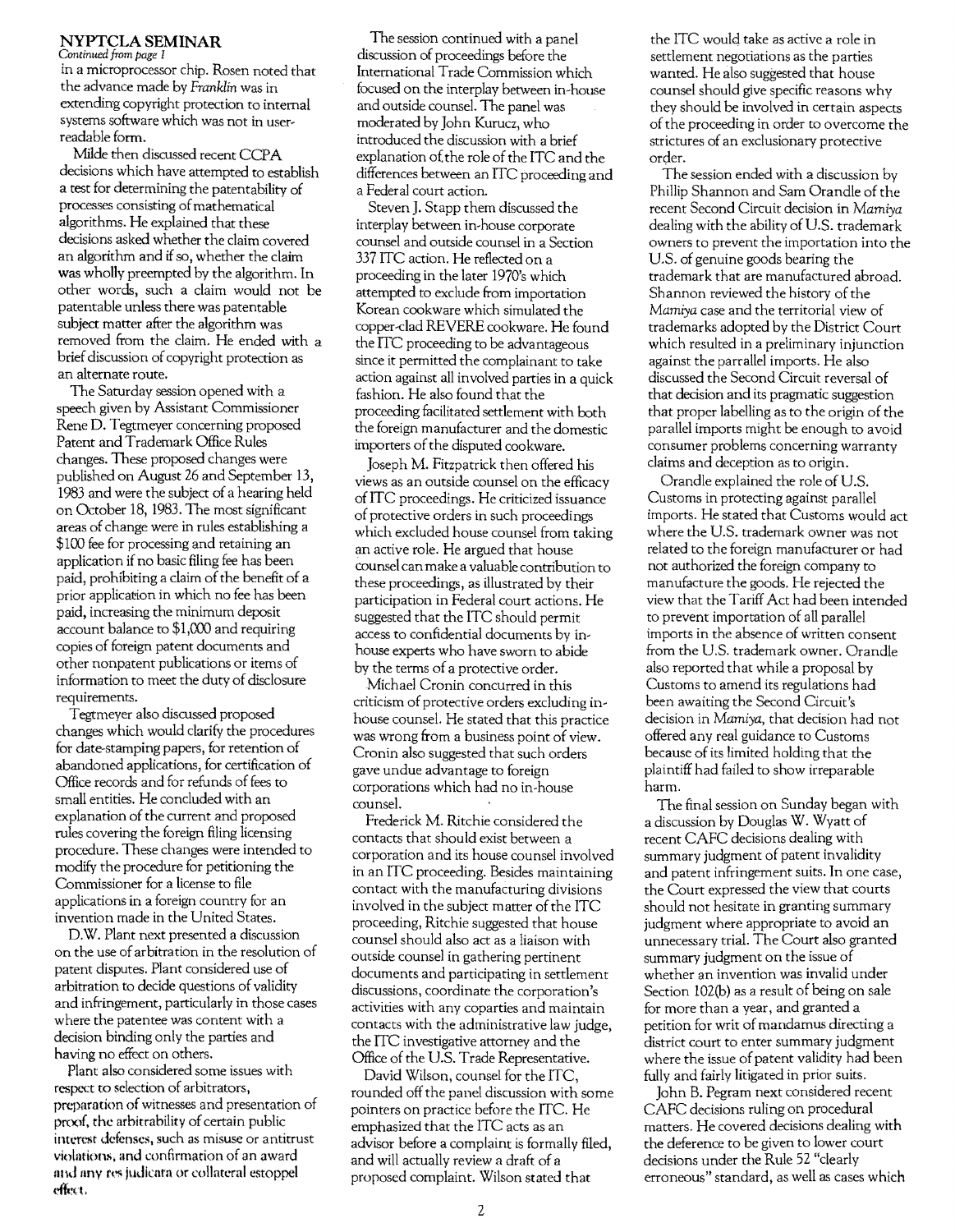

Han. *Pierre* N. *Leval responds to a question following*  his remarks.

covered the collateral order doctrine treating interlocutory orders as final. Pegram analyzed other decisions covering such varied procedural questions as jurisdiction, trial procedure, evidence, standards for motions for summary judgment and issuance of preliminary injunctions, collateral estoppel and the award of attorney's fees and costs.

Oliver P. Howes then attempted to answer the question "Is there life after Monopoly?" He went through an analysis of the notorious Ninth Circuit decision which held the famous MONOPOLY trademark to be a generic name for a real estate board game. Howes expressed a fear that other courts would apply the aberrant "purchaser motivation test." He suggested that the Hatch amendment did not provide an adequate legislative solution and that General Mills was attempting to introduce alternative legislation.

Marie V. Driscoll presented her views on the use of surveys in trademark cases. She was skeptical as to the utility of such surveys in most cases, although she thought that they could be of some use in false advertising cases, in cases where an issue was raised as to whether a less traditional trademark had actually taken on a trademark significance, or in cases where protection was sought against use of a mark on unrelated goods. She ended with a review of criticisms of surveys in some recent decisions and offered some pointers on how to conduct a survey which would avoid such criticisms.

The seminar concluded with remarks by the Honorable Pierre N. Leval of the U.S. District Court for the Southern District of New York. Judge Leval offered some personal reflections on his experiences in trademark litigation and his view of the proper scope of protection to be accorded trademarks.

## News from the NYPTCLA **Board** of Directors

The Board of Directors of the NYPTC held a meeting on November 16, 1983. The Board agreed to support legislation limiting antitrust damages resulting from joint research and development activities to single rather than treble damages and the award of attorney fees to exceptional cases.

The Board met again on December 20, 1983, at which time it approved the following Committee recommendation with respect to pending antitrust legislation: 1. Any specific information submitted to a Government agency, in support of an antitrust exemption on a joint research project, would be exempt from the provisions of the FOIA.

2. Any compulsory licensing as a result of a joint research project is opposed. 3. Attorney's fees should be awarded only in exceptional cases.

4. Damages which should be awarded in the event an antitrust violation is found should be single damages. It is the opinion of the Subcommittee that we could never get a total exemption from antitrust damages, and so should not press for it. 5. The disclosure to be submitted to the Justice Department or other agency appointed to clear joint research projects should not include all of the specifics of the project. Rather, the description submitted should be "reasonably related to the problems to be solved." Following approval of the form of the submission by the Justice Department, the proposaI should be published in the Federal Register. 6. No stranger to the joint research project should be allowed to opt into the project. 7. The enforcement agency for the joint research projects should publish its rules as to form as soon as possible after enactment of the Act.

8. Those who oppose the establishment of the joint research project, whether the Department of Justice or a third party, can object only on the basis of form of the submission, and not on the fact of the establishment of the joint project.

9. Time limits should be set for clearance and publication by the Justice Department, and for objection by any third party. 10. It is recognized that the purpose of this Act is primarily to aid domestic companies in international commerce, not domestic commerce.

The Board then heard a report on the proposed discovery order for patent infringement cases which is based on the premise that there are certain types of information in every patent litigation to which each party is entitled, such as

production of basic documents bearing on infringement, prior art, Section 112 defenses, misuse, commercial success and the identification of witnesses having knowledge of these subjects.

Those persons reviewing the concept have raised questions about certain types of documents and time periods for discovery. It was suggested that these questions could best be resolved by seeking input from one or more judges in local Fed-Federal courts.

### **USTA Meeting Offers Trademark Practitioners Information About Issues In Other Legal Specialties That Can Affect Trademark Practice**

The United States Trademark Association (USTA) is sponsoring a oneday meeting called "Everything the Trademark Specialist Ever Wanted to Know About ..." on February 29,1984 at the Grand Hyatt Hotel in New York City.

The registration fee is \$175 for USTA members; \$225 for non-members. Further information is available from The United States Trademark Association, 6 East 45 Street, New York, New York 10017; 212/986-5880.

### **Annual Judges' Dinner To Be Held March 30th**

Members should make sure to mark March 30,1984 on their calendars as the date of this year's annual dinner honoring the Federal Judiciary. As in the past, the dinner will be held in the Grand Ballroom ofthe Waldorf Astoria Hotel. The featured speaker at the dinner will be the Honorable James L. Oakes, a Judge in the United States Court of Appeals for the Second Circuit.

### **Calendar of Events**

LUNCHEON MEETING *Williams Club*  February 23,1984

*Henry W. Leeds, "Development of Trademark Laws in Connection with Label Simulation"*